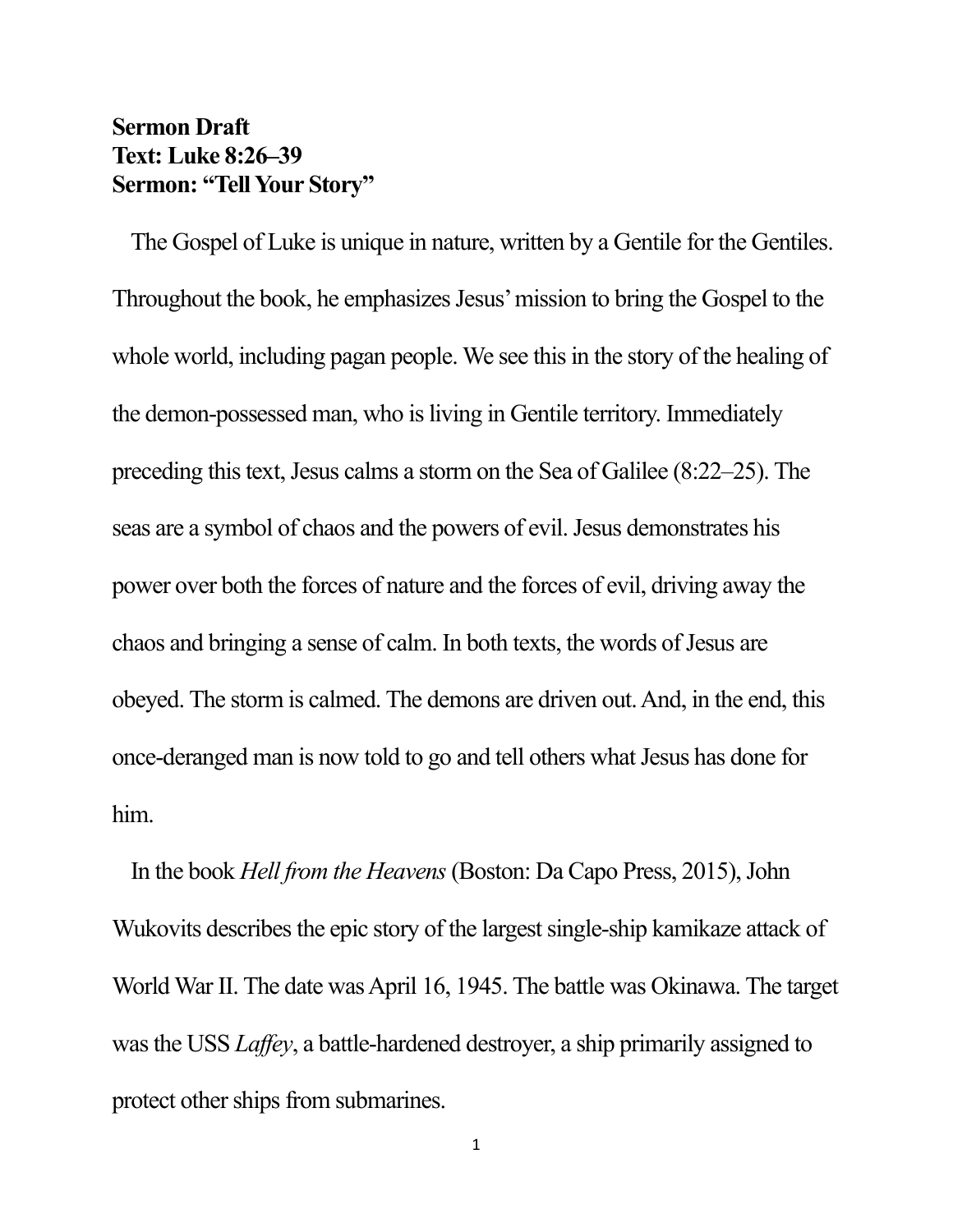The *Laffey* had been involved in three prior assaults in the Pacific. The ship had seen combat, but nothing prepared the crew for this eighty-minute ordeal in which they were targeted repeatedly by Japanese suicide aircraft. By the time the smoke settled, they'd been hit by no fewer than twenty-two kamikazes. And yet, while they sustained significant damage, they were not destroyed. And it's this story that sets us up for another epic battle, one that Jesus enters into in Luke 8:26–29.

The scene is moments after Jesus has calmed the wild waves of the Sea of Galilee. And now, he enters "uncharted territory" the Gerasenes. Pagan property. A dismal place where the demons roamed. And so, we read, *"When Jesus had stepped out on land, there met him a man from the city who had demons*" (v 27a). This guy was in rough shape. He was a "streaker" who hung out with skeletons; he didn't wear clothes and he lived in the tombs (v 27b). People had attempted to keep him under lock and key, but he repeatedly broke free. Crazy man. And as Jesus and the disciples haul the boat up on shore, Jesus comes face-to-face with this deranged demoniac. Scary situation. His name? Legion. Luke explains that this is because many demons had gone into him.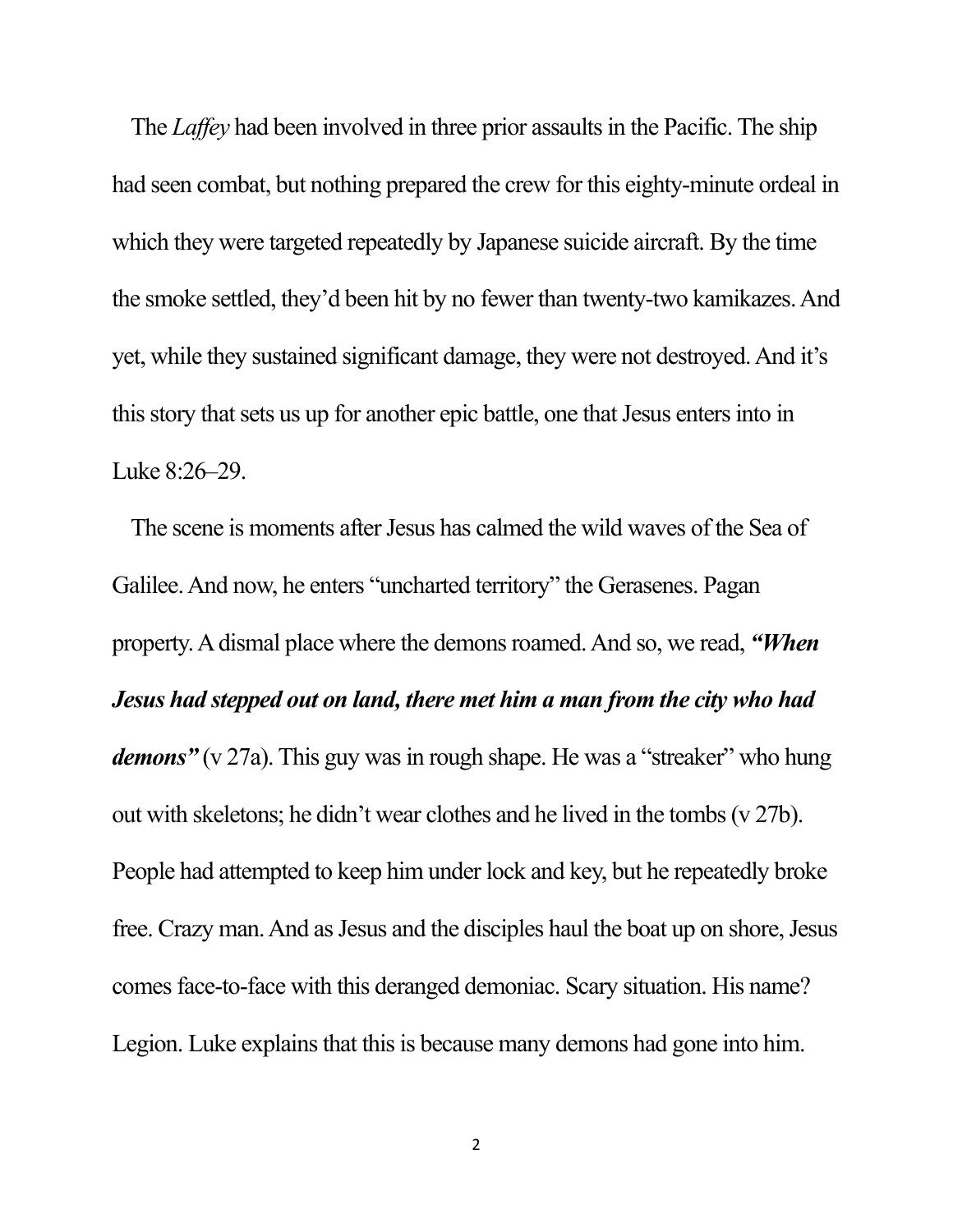A legion was a unit of Roman soldiers numbering around six thousand. Can you imagine the damage that thousands of demons were inflicting on this poor man?

But while Jesus is outnumbered, he is not outmatched*.*As we listen to the verbiage of the story we'll find out who is in control of the battle. It's Jesus. The demons are begging Jesus not to obliterate them completely by sending them into the abyss, that eternal destination of the damned. You don't beg if you're in control; you beg if you're being controlled. Like a prisoner of war who begs his captors for leniency or a criminal who begs the judge to reduce his sentence, they beg Jesus to go easy on them, to send them into a herd of swine which Jesus obliges. And what happens? Luke records: *"The herd rushed down the steep bank into the lake and drowned"* (v 33). They were sunk. What the kamikazes were unable to do to the USS *Laffey*, the demons did to the pigs. They went down and met their watery grave.

But the story isn't over. We go back to the poor demoniac. Where is he? He was freed. He is *"sitting at the feet of Jesus, clothed and in his right mind.*" It's the posture of a disciple. In Jewish culture, to sit at someone's feet was to become a disciple of the rabbi.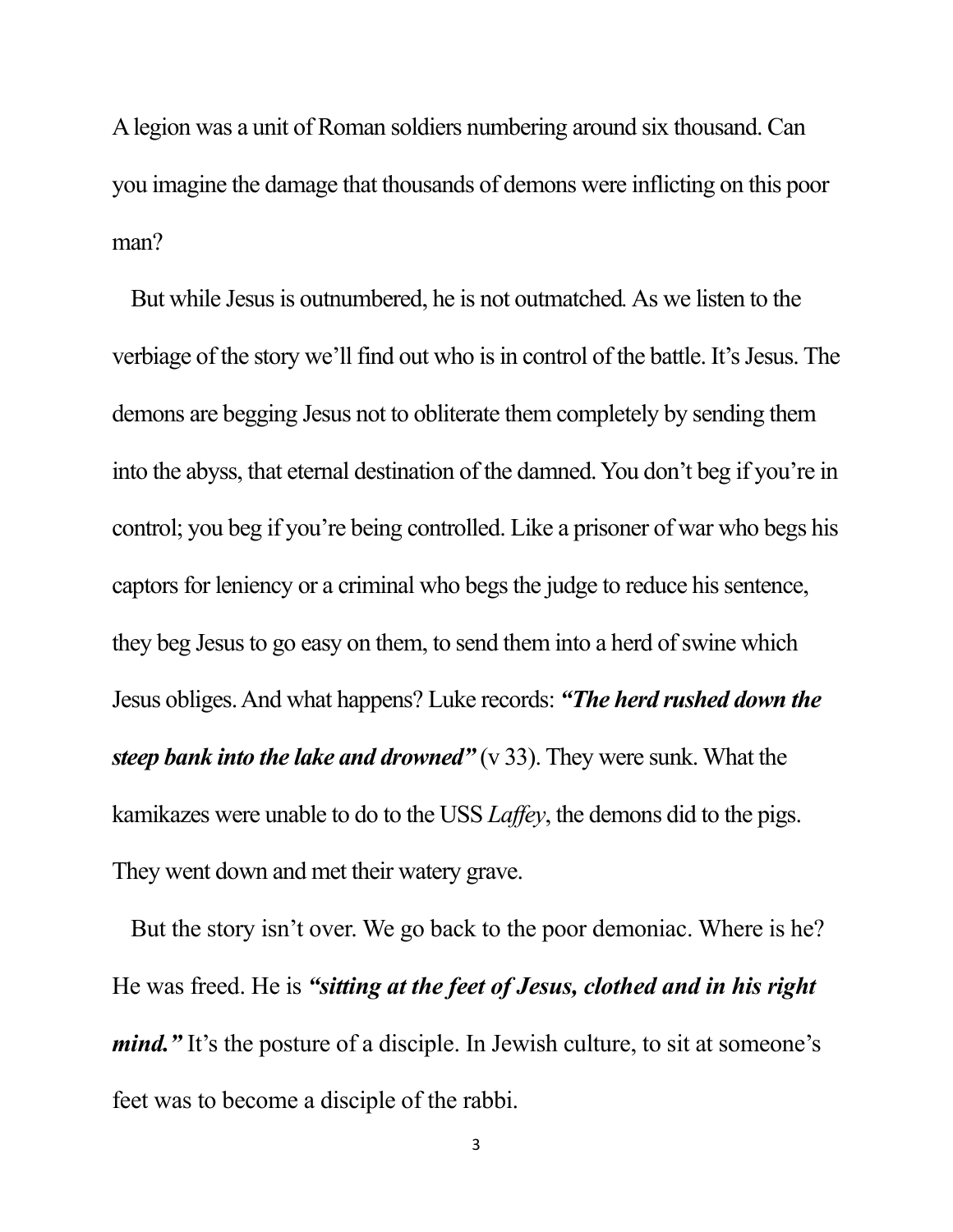This man is ready to stick with Jesus. In fact, he *"begged that he might be with him."* There is that language again, recognizing that Jesus is in control. What does Jesus say? *"Return to your home and declare how much God has done for you."* In other words, share your story. The man wants to be a student, but Jesus calls him to be a storyteller. "Go and tell those who saw your previous way of life how much I've done for you. Tell them the story of what you went through. Tell them of the One who delivered you from the destroyer."

This story Luke narrates is epic similar to the story that John Wukovits recounts from the USS *Laffey*. It's a story of warfare. The Bible speaks of our struggle *"against the spiritual forces of evil in the heavenly places"* (Ephesians 6:12). Here's how it breaks down: The devil is a destroyer.John 10:10 says that he's come to *"kill and destroy."* Revelation 9:11 calls him the *"angel of the bottomless pit"* the abyss and "Apollyon," which translates as "the destroyer." Make no mistake, Satan and his minions have one goal and one goal only: to destroy. Think of what they destroyed in this man. They destroyed his dignity naked and living amongst the dead.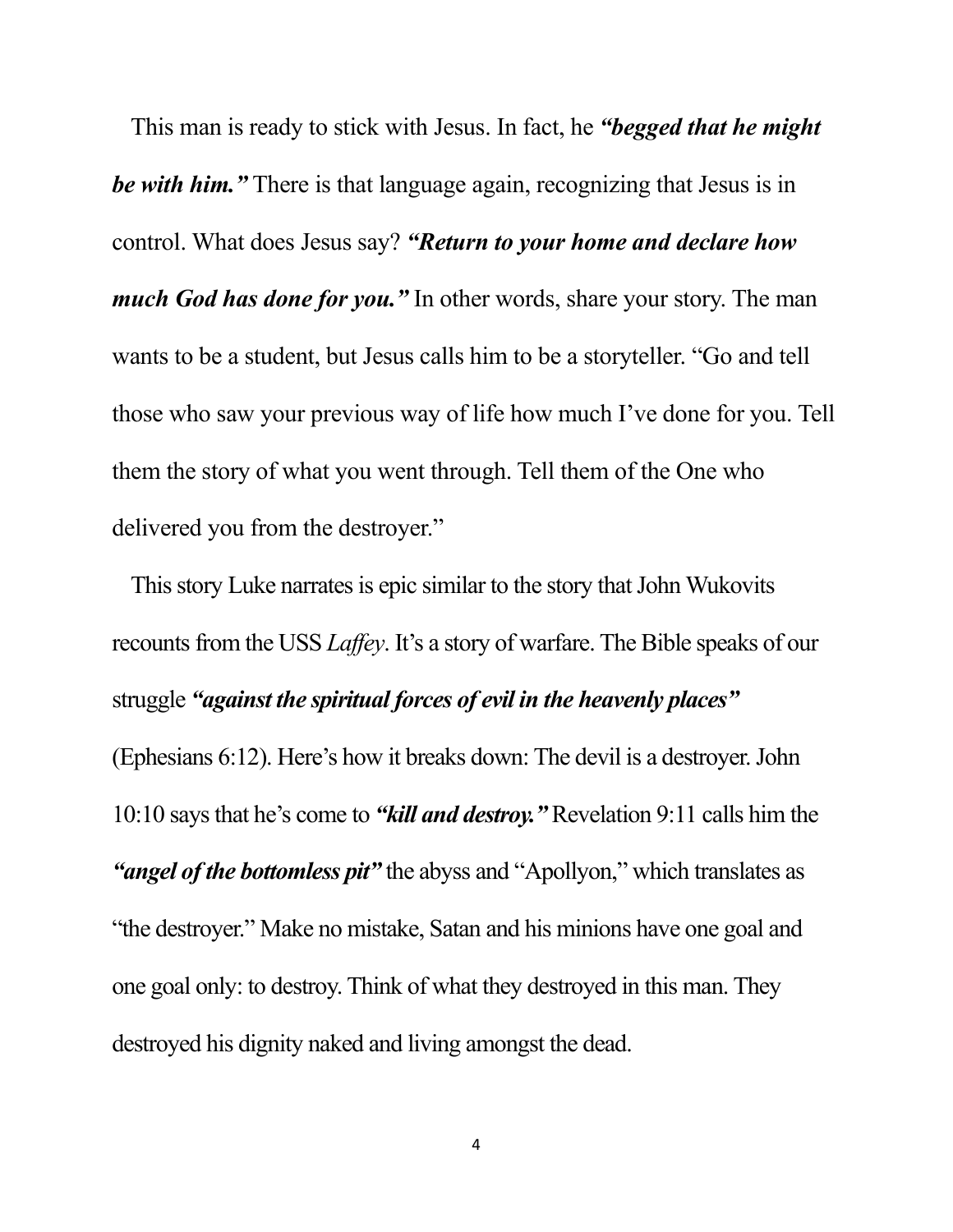They destroyed his relationships ostracized from his community, living alone. And when cast out into the herd of pigs, what did they do? They destroyed them.

And to this day, we see Satan's destructive forces at play in the lives of people, in our own lives. Destroying marriages, destroying relationships, destroying livelihoods, destroying the lives of the unborn, destroying churches, destroying the mental health of individuals. It's one assault after another. Verse 29 says that *"for many a time it [the evil spirit] had seized him."* Many a time. One after another, to the point of exhaustion, when we're ready to admit defeat. Sometimes our lives feel like the USS *Laffey* as we endure one suicide plane slamming into us after another, trying to sink us.

But some might ask: Are there demons still roaming the skies and seas today, lurking there, waiting to destroy us? Think about people in the grip of drug abuse or alcohol addiction or caught up in destructive lusts of the flesh that inflict pain not only on them but on others around them. And whether these forces are chemical or psychological, there can be little doubt that they are still the remnants of a fallen world that Satan exploits.

5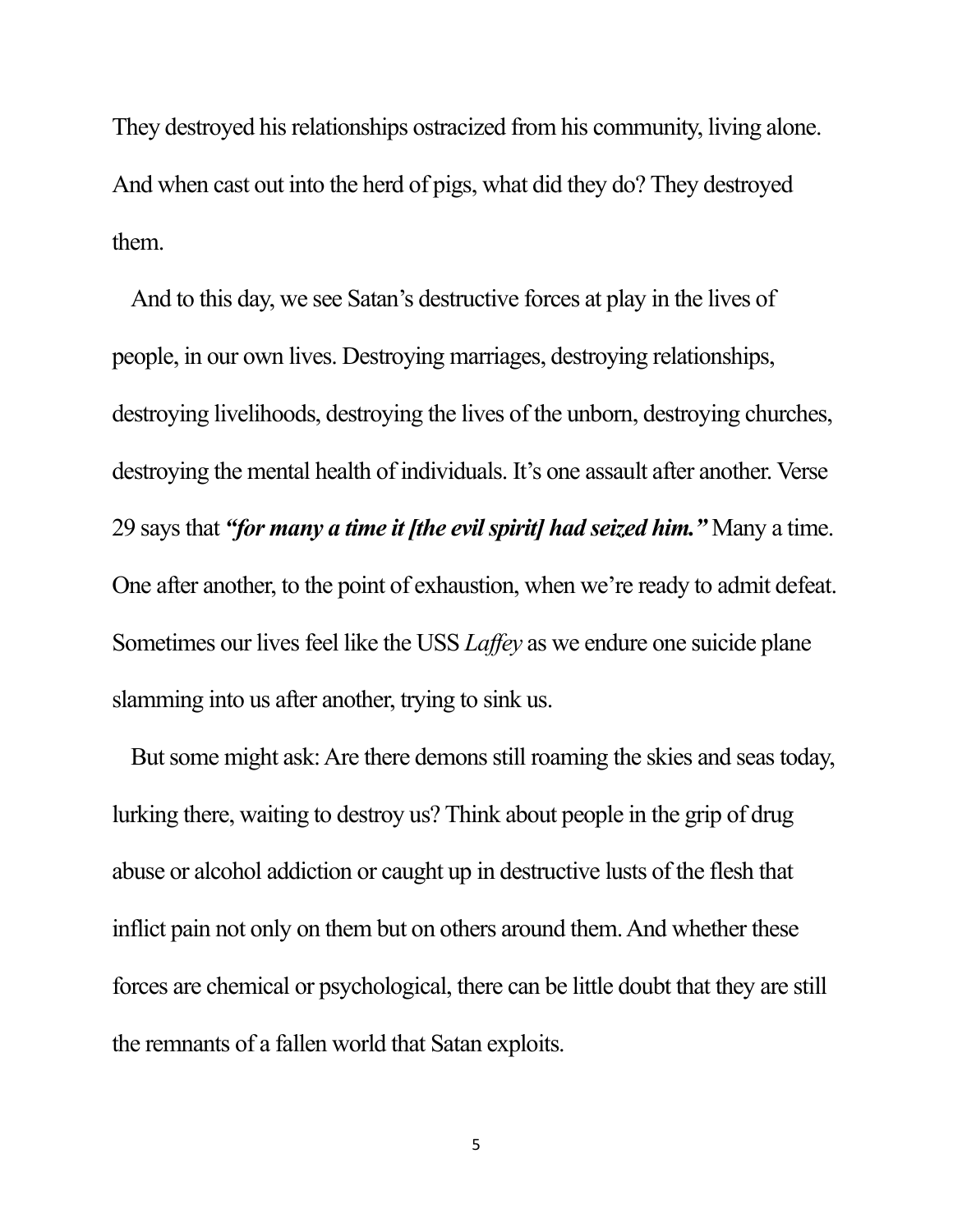When we find ourselves here, what do we do? We cling to the Gospel. And the Gospel proclaims simply this: *"[Jesus came] to destroy the works of the devil*" (1 John 3:8). While Satan claims to be the destroyer, the Gospel proclaims that Satan, the destroyer, has been disarmed at the Cross and will one day be destroyed.

The apostle Paul says in Colossians 2:15 that Jesus has disarmed the powers of evil, making a public spectacle of them, triumphing over them by the cross. And so, we cling to Jesus, knowing that by his death and resurrection he has destroyed Satan's power and will deliver us from the destruction that the devil desires to inflict upon us.

We find this as we turn to two places: (1) We go back to our Baptism. Sometimes this is lost in the modern baptismal rite, but in years past, Baptism was seen as an exorcism. The *LSB Altar Book* includes an alternate form of the Baptism service, based on Martin Luther's Baptism rite. In it, the baptizer says, **"Depart, you unclean spirit, and make room for the Holy Spirit in the name of the Father and of the Son and of the Holy Spirit"** (*LSB Altar Book*, p 374). Speaking of Baptism, notice what happens to the herd of pigs that the demons are cast into. They rush down a steep embankment and are drowned.